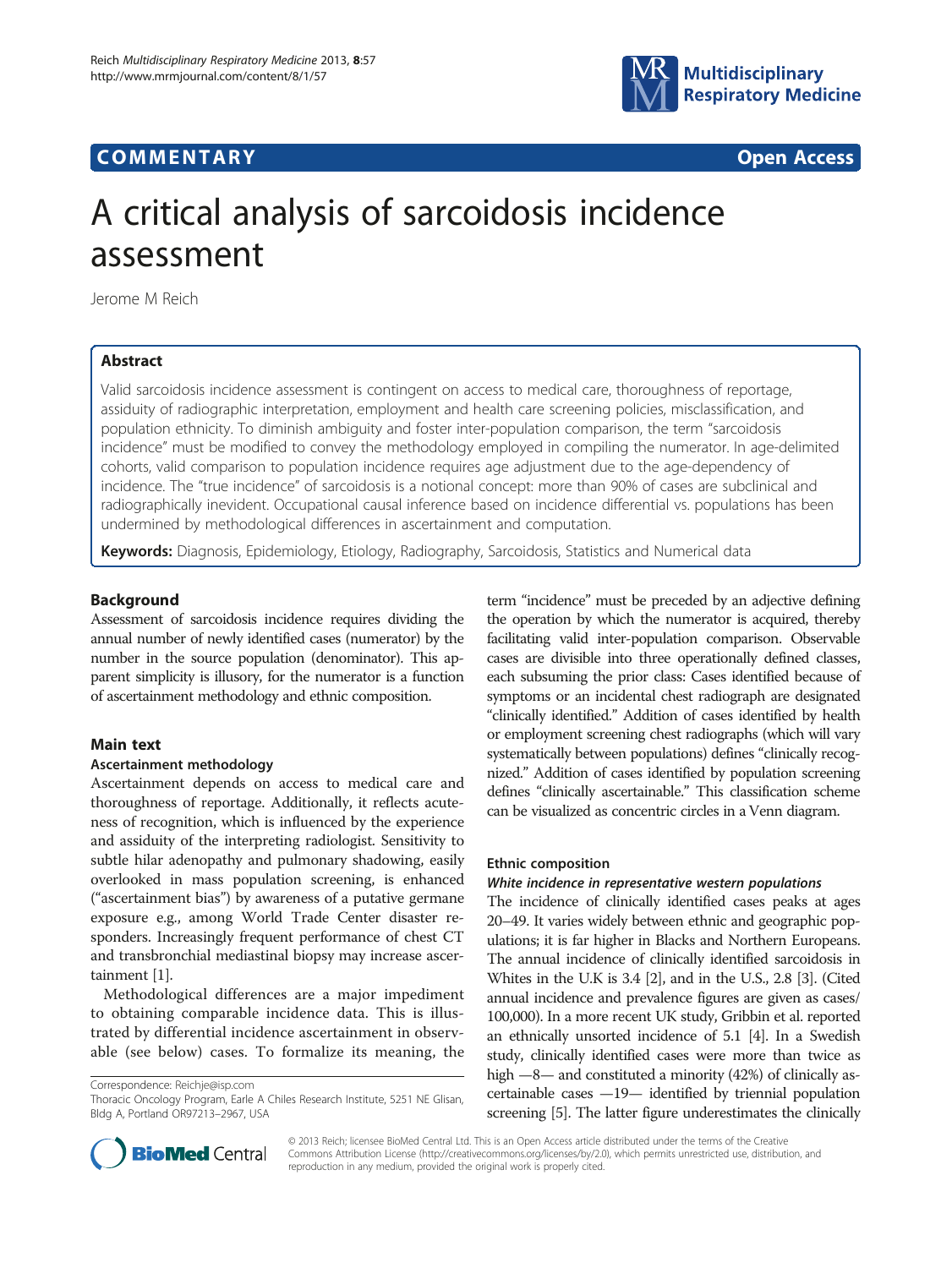ascertainable incidence, for more frequent screening, (by identifying cases with briefer duration), and screening the entire population rather than 64% would have materially increased the numerator. The clinically recognized incidence of 5 in a U.S. population of mixed Northern European ancestry (in which patients frequently received a chest radiograph as a routine component of their periodic physical examination) [\[6\]](#page-2-0) is somewhat higher than the UK clinically identified figure [\[2\]](#page-2-0). A large Danish study reported a clinically identified incidence of 5; population screening tripled that figure to 15 [\[7\]](#page-2-0). Sartwell et al. corroborated the tripling effect on incidence of periodic chest radiographic screening by pointing out that only 28% of cases in a US Naval population were identified because of symptoms [[8](#page-3-0)].

In summary, among US Whites, 3 is a plausible provisional estimate of clinically identified sarcoidosis incidence; 4 may be considered an upper bound. The figure is slightly higher in the UK. The clinically identified incidence in Scandinavian populations is 5. The clinically ascertainable incidence is three-fold the clinically identified incidence.

# Black: white incidence ratio

The clinically identified sarcoidosis incidence in Blacks in the two reporting, ethnically mixed, US health maintenance organizations were 36.4 and 35.5 [\[3](#page-2-0),[9\]](#page-3-0). Because health maintenance organizations provide equal access to health care for all members and employ a centrally maintained record they circumvent the requirement for reportage and the potential access bias described above. The Black/White incidence ratio of 13 is in the range of previous reports [[3\]](#page-2-0).

# Diagnostic decision

# Clinical diagnosis

A requirement for histological verification is not typically stated in sarcoidosis incidence compendia. Clinical experience has verified the accuracy of clinical diagnosis in stage I; Hillerdal et al. accepted a clinical diagnosis of stage II [[5\]](#page-2-0).

#### Misclassification

Individuals exhibiting a local or regional granulomatous response to a neoplasm are not infrequently classified erroneously as having sarcoidosis. The proportion of unascertained chronic berylliosis in sarcoidosis registries is unknown. A phenocopy of sarcoidosis, it can escape detection unless careful inquiry into industrial exposure, supported by beryllium-lymphocyte proliferation testing, has been undertaken [[10](#page-3-0)].

#### Lifetime prevalence

Lacking a diagnostic gold standard, autopsy prevalence is imprecise. Enumeration is contingent, in part, on the

pathologist's decision whether pulmonary involvement suffices, whether one or more than one organ demonstrating epithelioid granulomatous changes are required for confirmation, and whether historical or pathologic evidence of potentially confounding, co-existent diseases or exposures are present. Hägerstrand and Linell in a Swedish autopsy series of 6,706 cases reported a prevalence of "certain" (pulmonary or multi-organ epithelioid granulomas) of 640, while the prevalence of uncertain cases was 210. The 640 figure was 10-fold the point prevalence (of clinically ascertained) sarcoidosis estimated by mass radiographic screening in a Stockholm population [[11](#page-3-0)]. Reid reviewed 9,324 forensic autopsies performed in Ohio, in which Blacks constituted one-third, identifying 31 "accepted" cases of sarcoidosis, a prevalence of 333, 10-fold that reported on Cuyahoga death certificates [\[12](#page-3-0)]. An additional 11 cases (prevalence 110) were rejected due to possible confounding, principally by illicit drug exposures. Reid noted a ratio of Blacks: Whites of 4.7: 1. Ethnic comparison is limited by small numbers, but this relatively low ratio raises the question whether the reported far higher clinically identified Black incidence might be influenced by a more exuberant response leading to a greater likelihood of clinical recognition. It is not known whether pathological residuals are present in all resolved cases. If not, then postmortem figures underestimate the lifetime prevalence of sarcoidosis, for the majority of cases resolve. Had we a sarcoidosis marker similar in its simplicity, availability, persistence, sensitivity and specificity to the tuberculin test, the true incidence and lifetime prevalence of sarcoidosis could be ascertained. These figures are incomputable; available figures constitute lower bound estimates.

#### Computation

Employing as the denominator the number of persons at risk (rather than the population from which they are derived) in computing the incidence results in a spuriously elevated figure if the peak incidence is concentrated in the age range of the at risk cohort. This consideration is directly applicable to the occupational incidence of sarcoidosis because  $\sim$  85% of cases are identified in the occupational age group, 20–49.

#### Causal inference

Several investigators have inferred a causal connection between sarcoidosis and environmental or occupational exposures based on a marked incidence differential vs. population based, clinically identified figures. This inference is weakened by ascertainment bias, lack of an identified putative antigen, the incidence-trebling effect of cohort radiographic surveillance, and the employment of the surveyed, working age cohort as the denominator in the computation [\[13](#page-3-0)].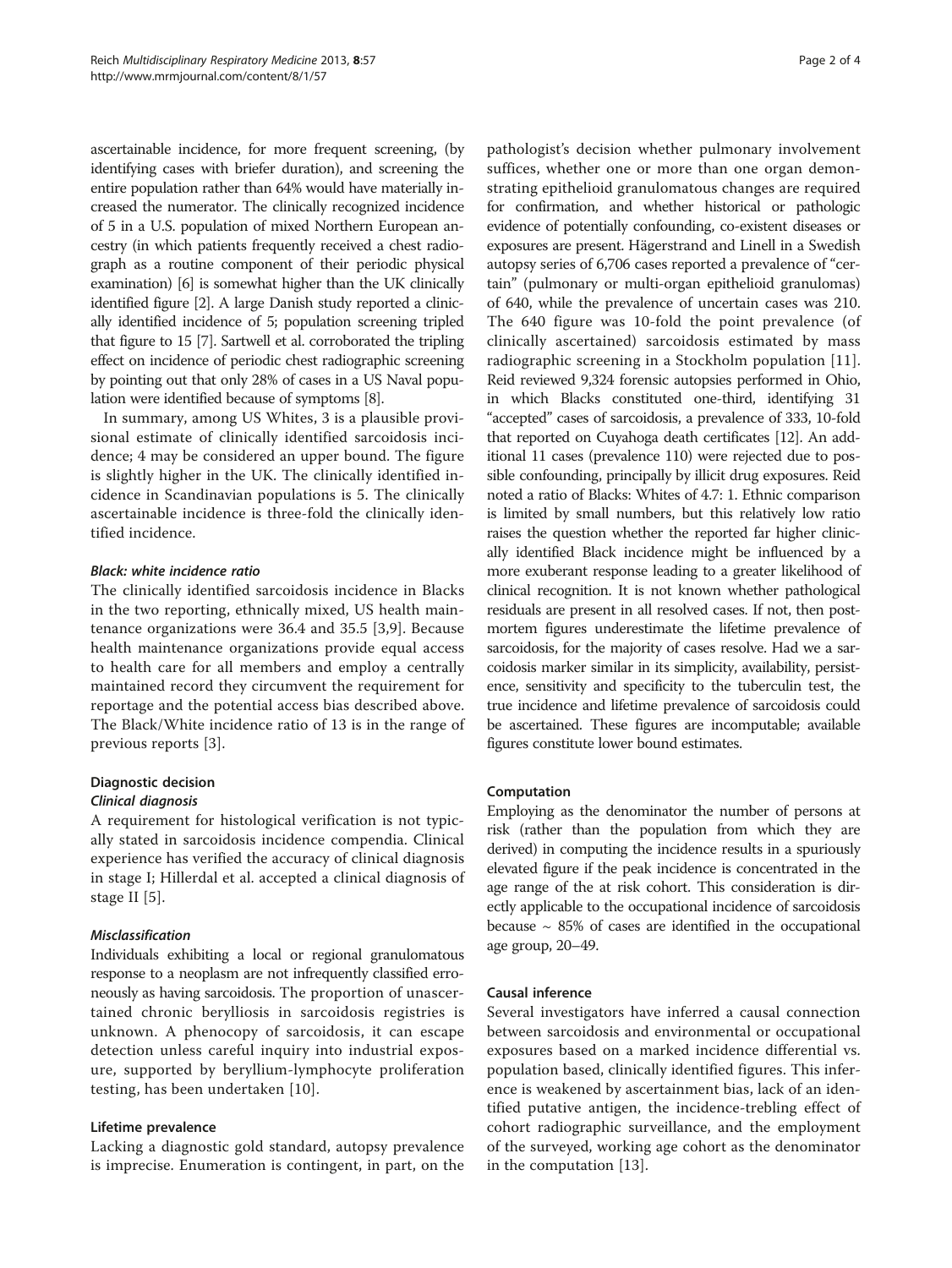# <span id="page-2-0"></span>Conclusions

- 1. Methodological identity is required to ensure valid inter-population incidence comparison.
- 2. The clinically identified incidence of sarcoidosis in US Whites is 3; in UK Whites, 3.4; in persons of Scandinavian descent, 5. Population screening of Whites triples that figure. The clinically identified incidence in US Blacks is 36.
- 3. "The" incidence of sarcoidosis is indeterminable. It is a notional concept due to a combination of ascertainment and methodological contingencies and the preponderance of unobservable cases.
- 4. Judging from autopsy prevalence, sarcoidosis is common; clinically identified cases constitute a small minority of those that are histologically verifiable.
- 5. Causal inference based on incidence differential is confounded by differences in case acquisition and incidence computation.

#### Competing interests

The author declares that he has no competing interests.

#### Authors' information

The Author has had an active interest in this subject for a number of years 1. Reich JM, Johnson RE: Course and prognosis of sarcoidosis in a nonreferral setting: analysis of 86 patients observed for ten years. Am J Med 1985, 78:61-67. 2. Reich JM: Acute myeloblastic leukemia and sarcoidosis: implications for

pathogenesis [case report]. Cancer 1985, 55:366–369.

3. Reich JM: Sarcoidosis and acute leukemia [letter]. J Roy Soc Med 1992, 85:306. 4. Reich JM: Acute myeloblastic leukemia and sarcoidosis [editorial]. Sarcoidosis 1993, 10:4–8.

5. Reich JM, Mullooly JP, Johnson RE: Linkage analysis of malignancy-associated sarcoidosis. Chest 1995, 107:605–613.

6. Reich JM: Sarcoidosis and agnogenic myeloid metaplasia [case report]. J Intern Med 1994, 235:179–182.

7. Reich JM, Johnson RE: Sarcoidosis and malignancy [letter]. Chest 1995, 105:1474–1475.

8. Reich JM, Johnson RE: Estimated incidence of clinically identified

sarcoidosis in a Northwest United States population. Sarcoidosis Vasc Diffuse Lung Dis 1996, 13:173–177.

9. Reich JM: Sarcoidosis mortality in the United States [letter]. Am J Med 1997, 102:131.

10. Reich JM: BTS sarcoidosis study [letter]. Thorax 1997, 52:102.

11. Reich JM, Brouns MC, O'Connor EA, Edwards MJ: Mediastinoscopy in patients with presumptive stage I sarcoidosis: a risk/benefit, cost/benefit analysis. Chest 1998, 113(1):147–153.

12. Reich JM: Racial differences in sarcoidosis incidence: a 5-year study in a health maintenance organization [letter]. Am J Epidemiol 1998, 148(1):100-101. 13. Reich JM: Corticosteroid therapy and relapse in sarcoidosis [letter]. Chest 1998, 113:559–160.

14. Reich JM: Deciphering histoplasmosis, systemic noncaseating granuloma, and sarcoidosis in the literature [letter]. Chest 1998, 113:1143.

15. Reich JM: Malignant neoplasms in pulmonary sarcoidosis [letter]. Thorax 1998, 53(7):625–626.

16. Reich JM: How common is sarcoidosis? [letter]. Sarcoidosis Vasc Diffuse Lung Dis 1999, 16:108.

17. Reich JM: Sarcoidosis and cancer revisited [letter]. Eur Respir J 1999, 14(2) 482–483.

18. Reich JM: Clinical diagnosis of stage I sarcoidosis [letter]. Chest 2000, 118(6):1838. 19. Reich JM: Course and prognosis of sarcoidosis in African-Americans vs. Caucasians [letter]. Eur Respir J 2001, 17:833.

20. Reich JM: Mortality of intrathoracicsarcoidosis in referral vs. populationbased settings: influence of stage, ethnicity, and corticosteroid therapy. Chest 2002, 121:32–39.

21. Reich JM: What is sarcoidosis? Chest 2003, 124:367–371.

22. Reich JM: Adverse long-term effect of corticosteroid therapy in recentonset sarcoidosis. Sarcoidosis Vasc Diffuse Lung Dis 2003, 20(3):227–234.

23. Reich JM: Sarcoidosis cycle [letter]. Chest 2004, 125(3):1172–1173.

24. Reich JM: Eight fundamental unsolved problems in sarcoidosis. Eur J Intern Med 2004, 15(5):269–273.

25. Reich JM: Treatment outcome in M.avium pulmonary disease: a correction and comment [letter re. M. avium and sarcoidosis]. Chest 2005, 27:1864–1866.

26. Reich JM: Neoplasia in the etiology of sarcoidosis. Eur J Intern Med 2006, 17(2):81–87.

27. Reich JM: Investigation of Löfgren's syndrome [E-letter]. Chest 2006 April 12. 28. Reich JM: A requirement for histologic confirmation of stage I sarcoidosis is far more likely to prove harmful than helpful [letter]. Sarcoidosis Vasc Diffuse Lung Dis 2007, 24:77.

29. Reich JM: Tissue verification of stage I sarcoidosis [letter]. Cytopathology 2007, 18:392–397.

30. Reich JM, Patterson J, Asaph J, Brouns M: Tissue verification of stage I sarcoidosis: the question is if, not how [letter]. Chest 2008, 133(6);1529–1530. 31. Reich JM: Concurrent sarcoidosis and lung cancer [letter]. Chest 2009; 136:943. 32. Reich JM: Comments on Sarcoidosis (review) [Owen JD et al.] Rapid response BMJ Nov 10, 2009.

33. Reich JM: Endobronchial Ultrasonography-Guided Transbronchial Needle Aspiration in Patients With Suspected Sarcoidosis. Chest 2010, 137:235–236. 34. Reich JM: Con: The treatment of the granulomatous response is

beneficial in acute sarcoidosis [Debate]. Respir Med 2010, 104:1778–1781 and 1782–1783. [Pro: Culver DA. Complete debate: 1775–1783.]

35. Reich JM: "Sarcoid like" granulomatous pulmonary disease in World Trade Center disaster responders: Influence of incidence computation

methodology in inferring airborne dust causation [letter]. Am J Ind Med 2011, 54(9):696.

36. Reich JM: On the nature of sarcoidosis. Eur J Intern Med 2012, 23:105–109. doi:[10.1016/j.ejim.2011.09.011](http://dx.doi.org/10.1016/j.ejim.2011.09.011)

37. Reich JM: Sarcoidosis and World Trade Center Disaster [letter]. J Occup Environ Med 2012, 54(1):2.

38. Reich JM: Sarcoidosis mortality [letter—in response to Swigris and Baughman]. Am J Respir Crit Care Med 2012, 185(4):461–462.

39. Reich JM: Shortfalls in imputing sarcoidosis to occupational exposures [editorial]. Am J Ind Med 2013, 56:496–500. doi[:10.1002/ajim.22083.](http://dx.doi.org/10.1002/ajim.22083)

40. Reich JM: Neoplasia in the etiology of sarcoidosis [letter]. Am J Med 2013, 126(1):e17. doi[:10.1016/j.amjmed.2012.05.031](http://dx.doi.org/10.1016/j.amjmed.2012.05.031)

41. Reich JM: Response to Dr. Michael Hodgson's letter re. "Shortfalls in imputing sarcoidosis to occupational exposures." Am J Ind Med 2013, 56(4):503–504. doi[:10.1002/ajim.22149](http://dx.doi.org/10.1002/ajim.22149)

42. Reich JM: Tissue confirmation of presumptive stage I sarcoidosis [editorial]. J Bronchol Intervent Pulmonol 2013 (in press)

#### Received: 25 March 2013 Accepted: 23 July 2013 Published: 3 September 2013

#### References

- Erdal BS, Clymer BD, Yildiz VO, Julian MW, Crouser ED: Unexpectedly high prevalence of sarcoidosis in a representative U.S. Metropolitan population. Respir Med 2012, 106(6):893–899. Epub 2012 Mar 13.
- Baldry PE, Sutherland I, Scadding JG: Geographic variations in the incidence of sarcoidosis in Great Britain: a comparative study of four areas. Tubercle 1969, 50:211–232.
- 3. Reich JM, Johnson RE: Incidence of clinically identified sarcoidosis in a Northwest United States population. Sarcoidosis Vasc Diffuse Lung Dis 1996, 13:173–177.
- 4. Gribbin J, Hubbard RB, Le Jeune I, Smith CJ, West J, Tata LJ: Incidence and mortality of idiopathic pulmonary fibrosis and sarcoidosis in the UK. Thorax 2006, 61(11):980–985.
- 5. Hillerdal G, Nöu E, Osterman K, Schmekel B: Sarcoidosis:epidemiology and prognosis. Am Rev Respir Dis 1984, 130:29–32.
- 6. Hennessy TW, Ballard DJ, DeRemee RA, Chu CP, Melton LJ 3rd: The influence of diagnostic access bias on the epidemiology of sarcoidosis: a population-based study in Rochester, Minnesota, 1935-1984. J Clin Epidemiol 1988, 41(6):565–570.
- 7. Horwitz O, Payne PG, Wilbek E: Epidemiology of sarcoidosis in Denmark. Dan Med Bull 1967, 14:178–182.